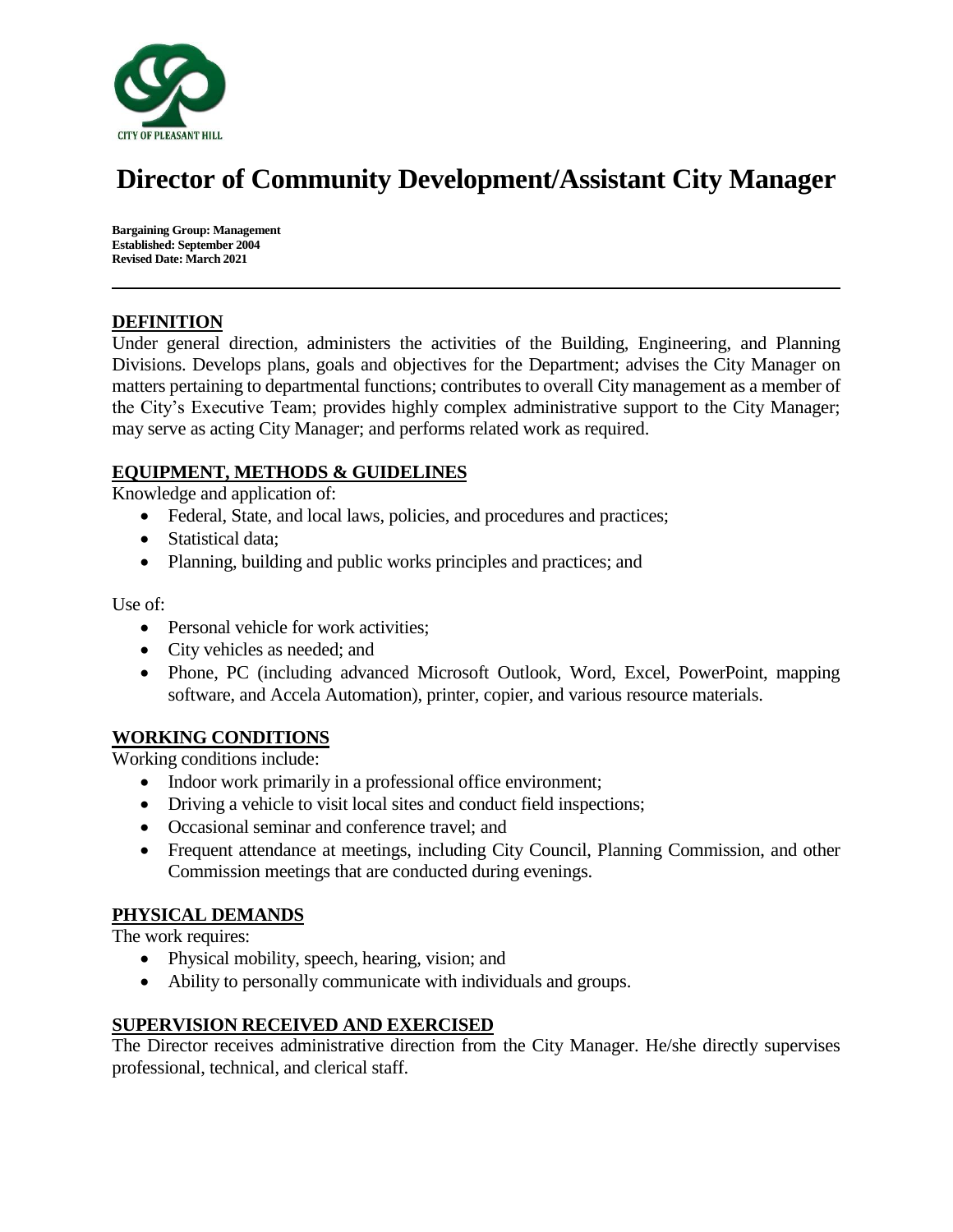# **EXAMPLES OF DUTIES**

Duties may include, but are not limited to the following:

- Keeps the City Manager and City Council advised on departmental activities through oral and written reports;
- Provide leadership and direction for the encouragement and execution of excellent customer service by staff throughout the entire the department;
- Act or delegate responsibility for the City Planner, Zoning Administrator, City Engineer, Traffic Engineer;
- Perform related duties as required by Federal, State, and local laws;
- Plan, direct, and coordinate the work activities of the various Divisions, and coordinate with other City departments and outside agencies;
- Implement all Department goals, objectives, policies, and programs;
- Confer with and direct the staff regarding the design and construction of Planning, Building, and Engineering systems;
- Direct, and review the design and construction of the City's street and drainage structures;
- Represent the City in development and land use matters;
- Select, supervise, coordinate, and evaluate consultant services:
- Encourage customer-centered problem solving;
- Prepare agenda items for the City Council, Planning Commission, and other committees, commissions and boards;
- Review plans, reports, budgets, and ordinances prepared by department staff and consultants;
- Serve as technical advisor to the City Manager and City Council on departmental matters;
- Resolve personnel issues;
- Train and evaluate staff; and
- Perform related duties as assigned.

# **QUALIFICATIONS**

# **Knowledge of:**

- Thorough knowledge of the theories, principles and practices of public administration, especially as it relates to community development activities;
- Principles and practices of urban planning;
- Principles and practices of engineering as applied to the design and construction of public and private facilities;
- Principles and practices of professional administration and management;
- Principles of leadership, effective supervision, and the development, evaluation and supervision of staff; and
- Principles of effective public presentation.

# **Ability to:**

- Plan, organize, assign, and direct the work of professional, technical and clerical personnel in an efficient and productive manner;
- Develop and implement goals, objectives, policies, procedures, work standards and internal controls to meet current and future needs for departmental services;
- Make effective oral and written presentations in a clear, concise and understandable manner;
- Recognize and deal with newly emerging changes in public works and urban planning;